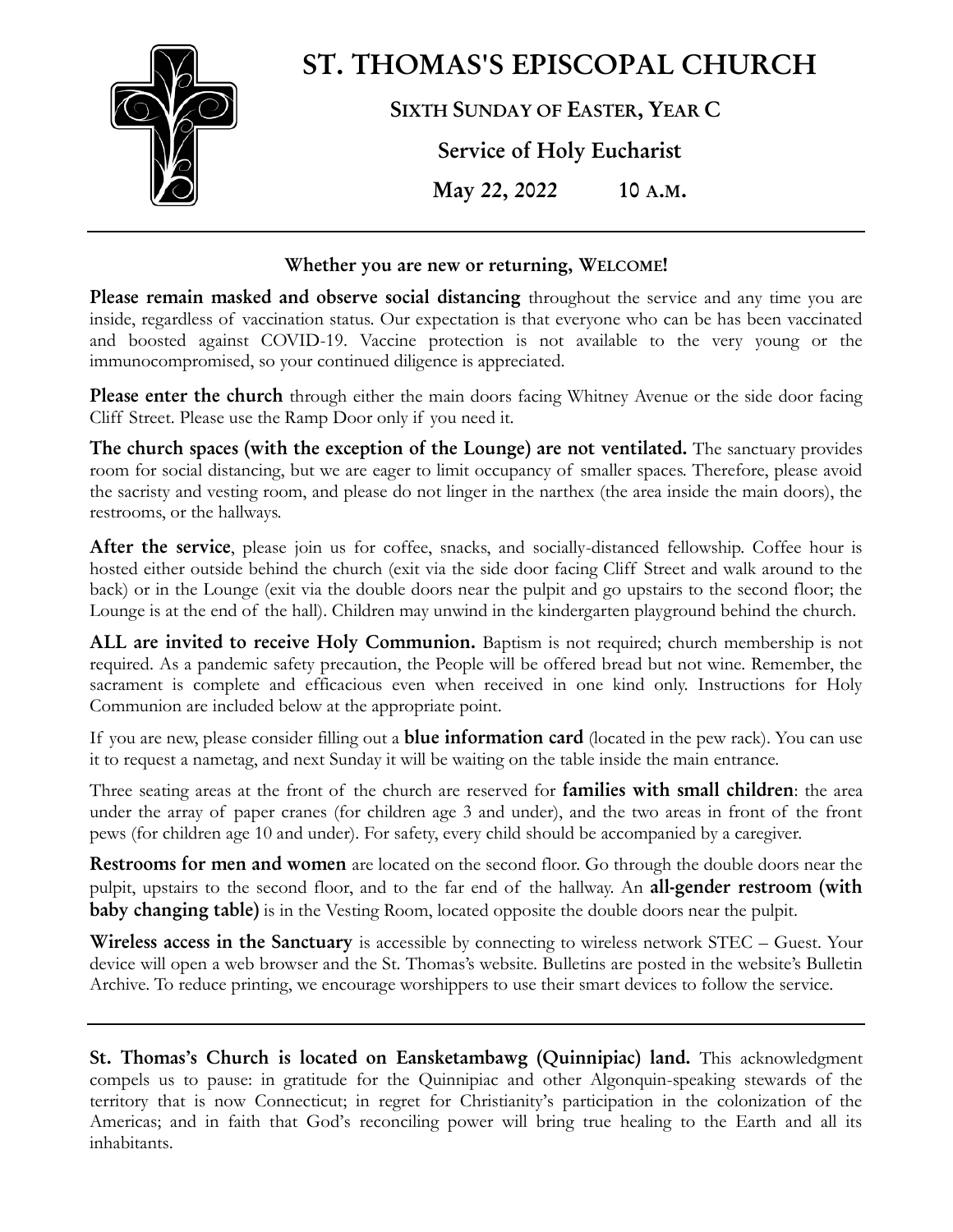**VOLUNTARY** Elegy Hubert Parry (1848–1918), 1913

*At the ringing of the bell, please stand.*



**HYMN** As those of old their first fruits brought (**705**, *The Hymnal 1982*)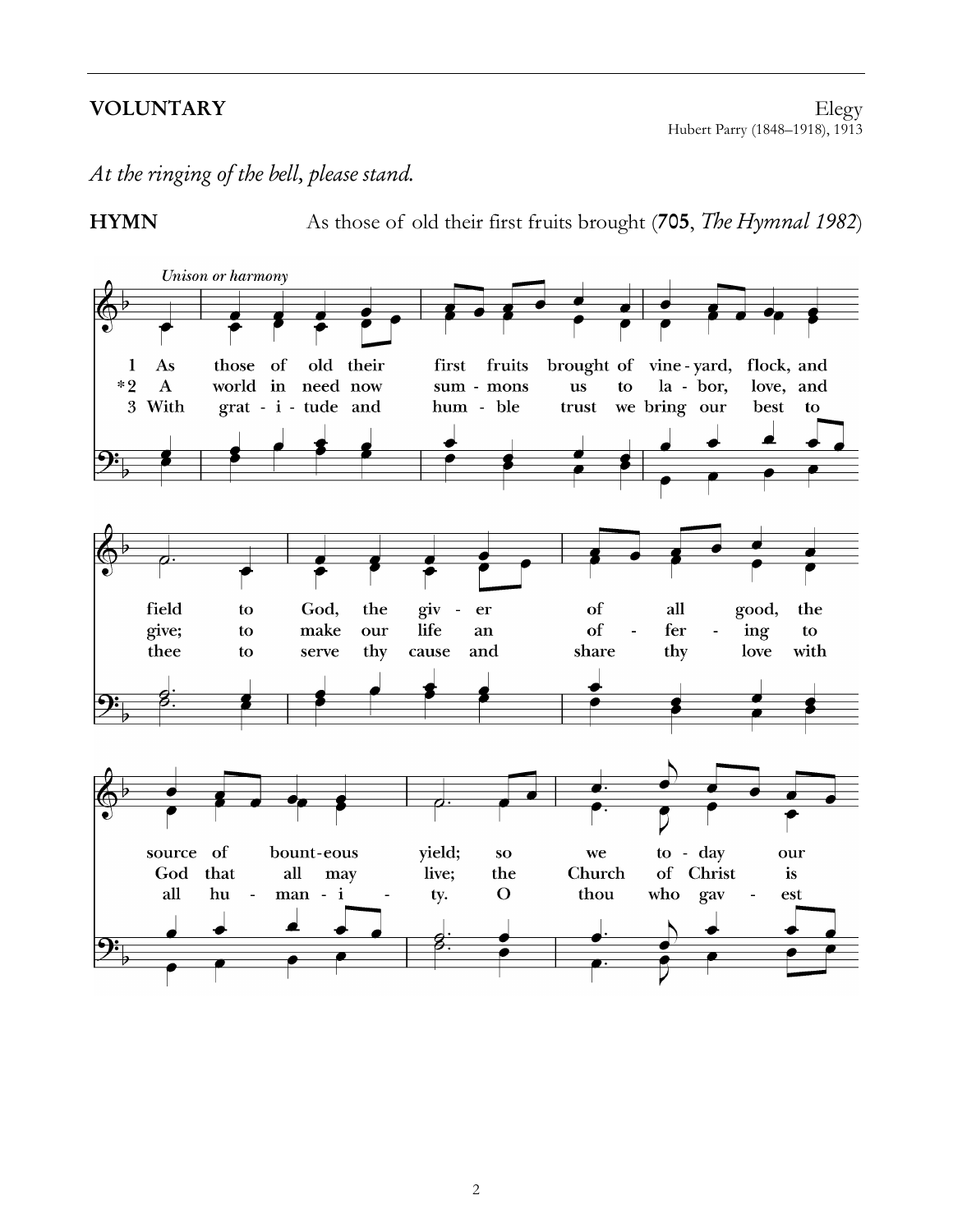

# **OPENING ACCLAMATION AND COLLECT FOR PURITY**

Presider: Alleluia. Christ is risen!

**People: The Lord is risen indeed. Alleluia!**

# *Presider and People*

**Almighty God, to you all hearts are open, all desires known, and from you no secrets are hid: Cleanse the thoughts of our hearts by the inspiration of your Holy Spirit, that we may perfectly love you, and worthily magnify your holy Name; through Christ our Lord. Amen.**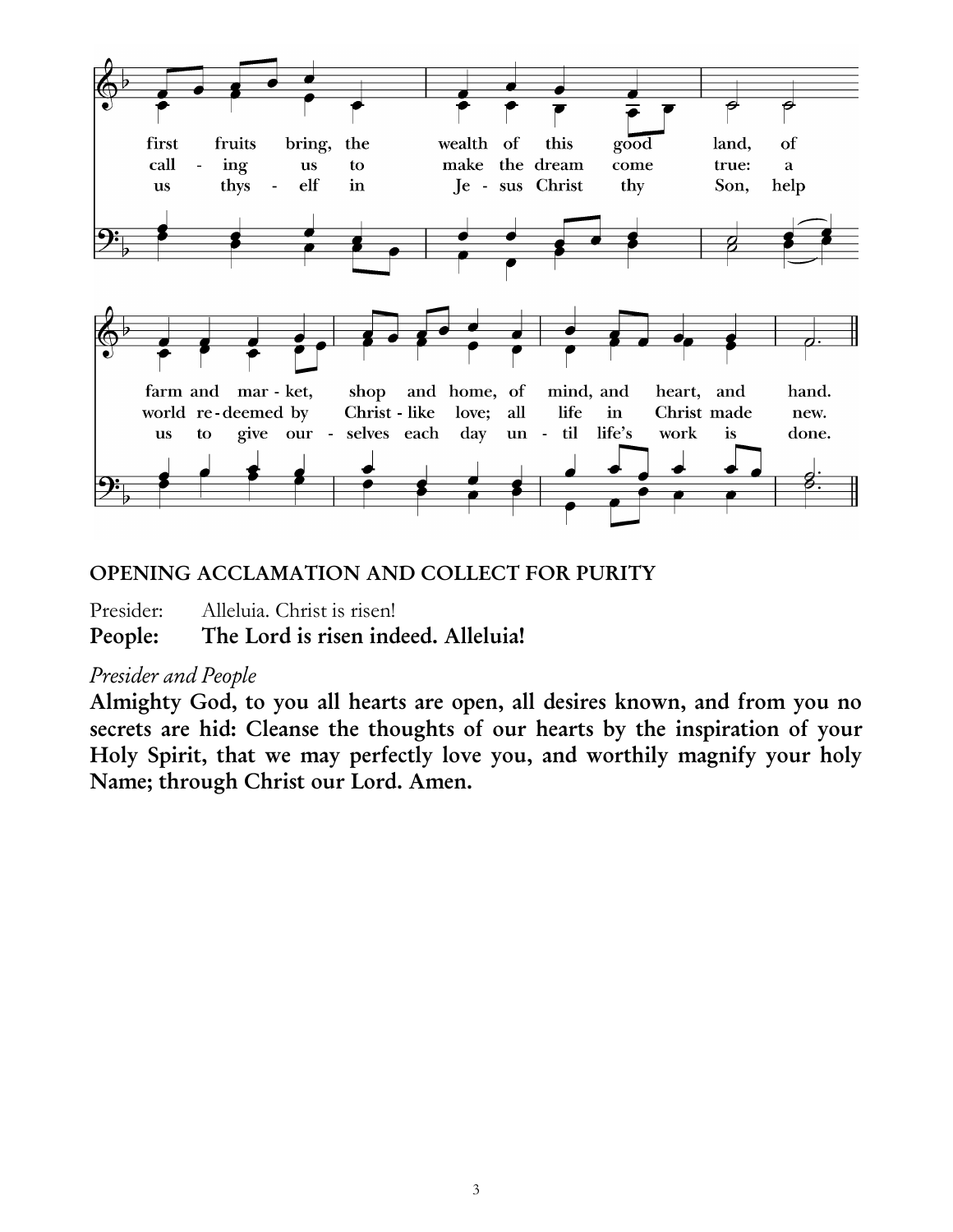

**GLORIA** Glory to God in the highest (**S 280**, *The Hymnal 1982*)

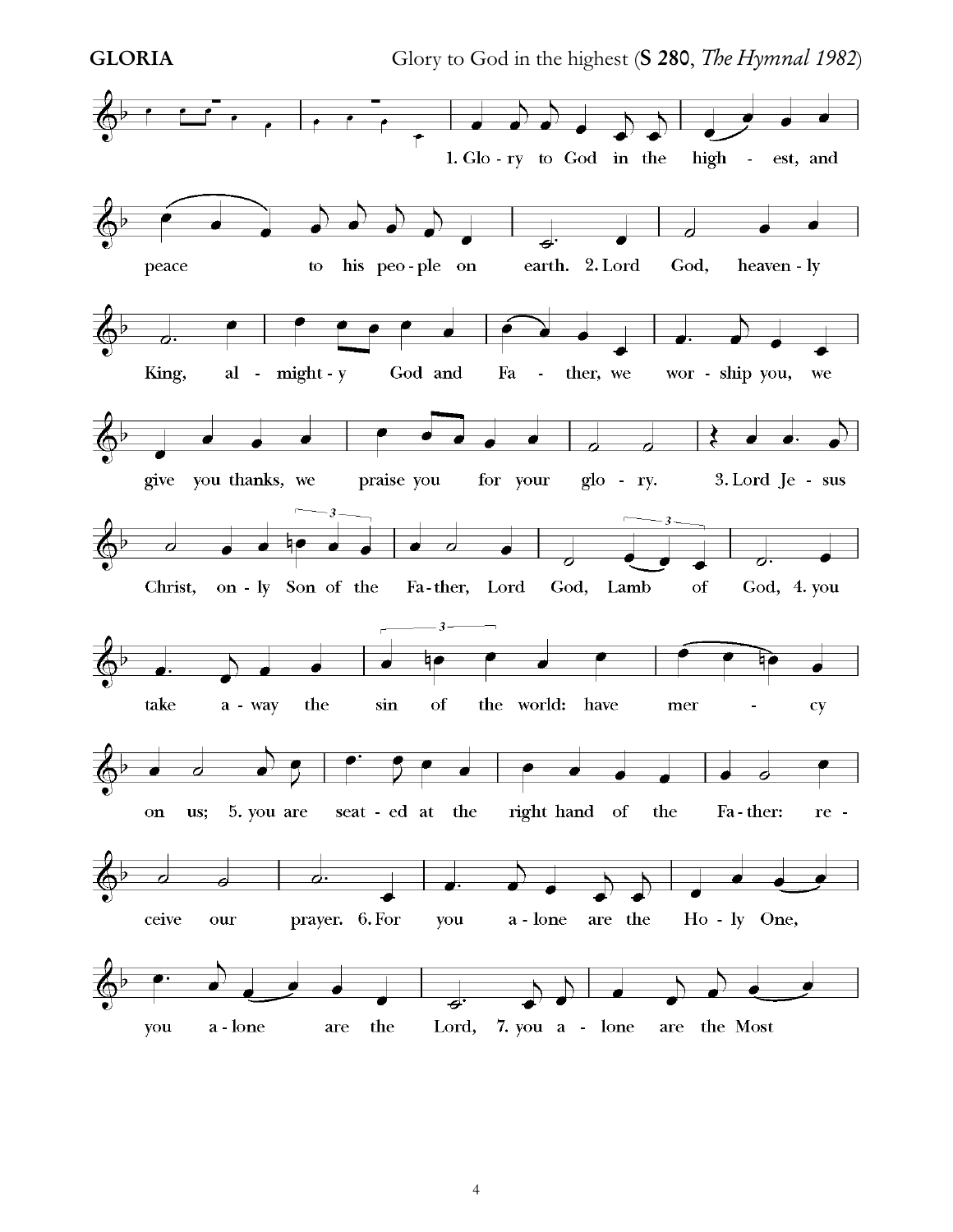

# **SALUTATION AND COLLECT OF THE DAY**

Presider: The Lord be with you. **People: And also with you.** Presider: Let us pray.

O God, you have prepared for those who love you such good things as surpass our understanding: Pour into our hearts such love towards you, that we, loving you in all things and above all things, may obtain your promises, which exceed all that we can desire; through Jesus Christ our Lord, who lives and reigns with you and the Holy Spirit, one God, for ever and ever. **Amen.**

*All are seated.*

# **THE FIRST LESSON** ACTS 16:9-15

During the night Paul had a vision: there stood a man of Macedonia pleading with him and saying, "Come over to Macedonia and help us." When he had seen the vision, we immediately tried to cross over to Macedonia, being convinced that God had called us to proclaim the good news to them.

We set sail from Troas and took a straight course to Samothrace, the following day to Neapolis, and from there to Philippi, which is a leading city of the district of Macedonia and a Roman colony. We remained in this city for some days. On the sabbath day we went outside the gate by the river, where we supposed there was a place of prayer; and we sat down and spoke to the women who had gathered there. A certain woman named Lydia, a worshiper of God, was listening to us; she was from the city of Thyatira and a dealer in purple cloth. The Lord opened her heart to listen eagerly to what was said by Paul. When she and her household were baptized, she urged us, saying, "If you have judged me to be faithful to the Lord, come and stay at my home." And she prevailed upon us.

Reader: The Word of the Lord. **People: Thanks be to God.**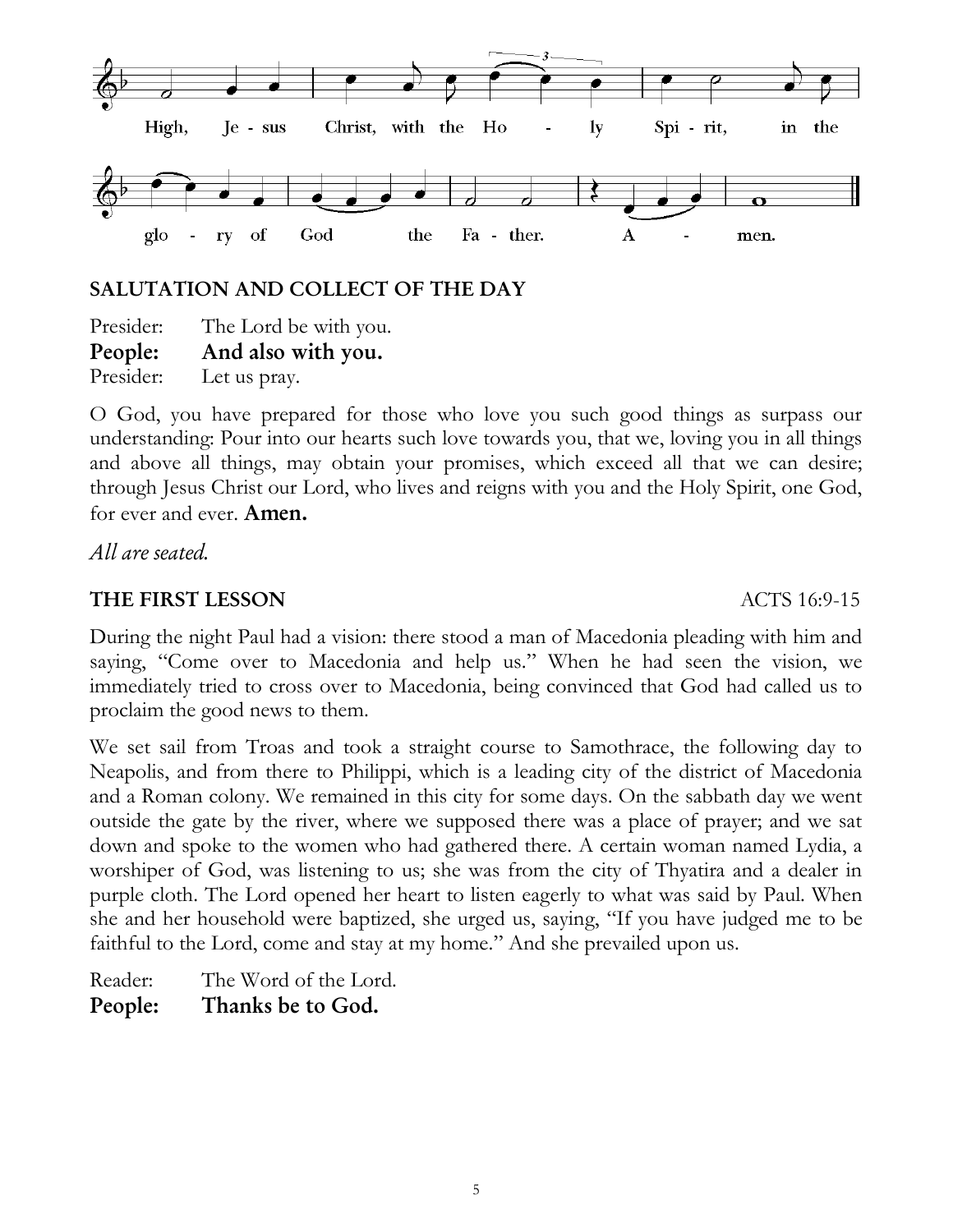## **PSALM 67**

# *Presider and People*

- **1 May God be merciful to us and bless us, \* show us the light of his countenance and come to us.**
- **2 Let your ways be known upon earth, \* your saving health among all nations.**
- **3 Let the peoples praise you, O God; \* let all the peoples praise you.**
- **4 Let the nations be glad and sing for joy, \* for you judge the peoples with equity and guide all the nations upon earth.**
- **5 Let the peoples praise you, O God; \* let all the peoples praise you.**
- **6 The earth has brought forth her increase; \* may God, our own God, give us his blessing.**
- **7 May God give us his blessing, \* and may all the ends of the earth stand in awe of him.**

**THE SECOND LESSON** REVELATION 21:10,22-22:5

In the spirit the angel carried me away to a great, high mountain and showed me the holy city Jerusalem coming down out of heaven from God.

I saw no temple in the city, for its temple is the Lord God the Almighty and the Lamb. And the city has no need of sun or moon to shine on it, for the glory of God is its light, and its lamp is the Lamb. The nations will walk by its light, and the kings of the earth will bring their glory into it. Its gates will never be shut by day—and there will be no night there. People will bring into it the glory and the honor of the nations. But nothing unclean will enter it, nor anyone who practices abomination or falsehood, but only those who are written in the Lamb's book of life.

Then the angel showed me the river of the water of life, bright as crystal, flowing from the throne of God and of the Lamb through the middle of the street of the city. On either side of the river is the tree of life with its twelve kinds of fruit, producing its fruit each month; and the leaves of the tree are for the healing of the nations. Nothing accursed will be found there any more. But the throne of God and of the Lamb will be in it, and his servants will worship him; they will see his face, and his name will be on their foreheads. And there will be no more night; they need no light of lamp or sun, for the Lord God will be their light, and they will reign forever and ever.

Reader: The Word of the Lord. **People: Thanks be to God.**

*All stand.*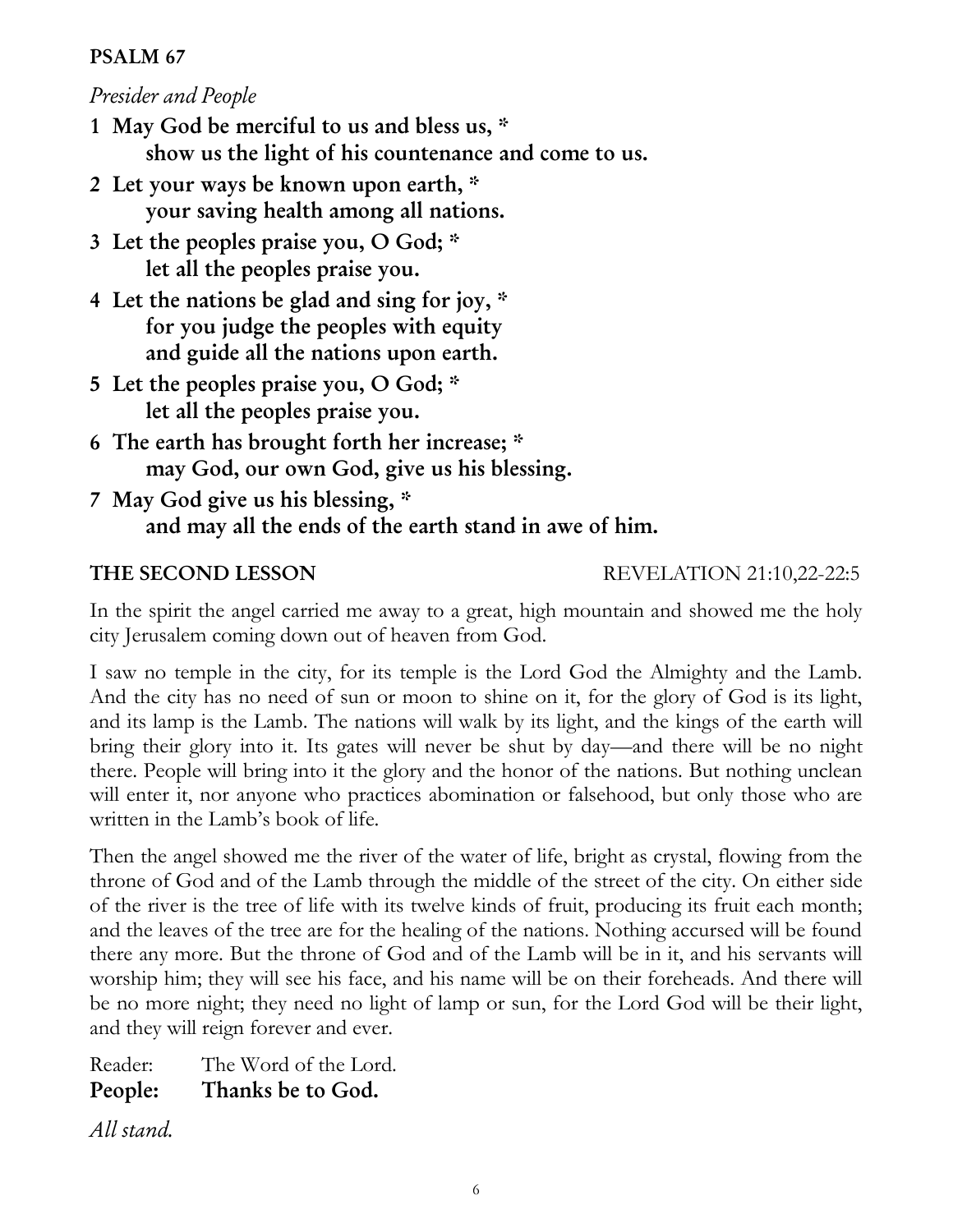**HYMN** O Jesus, crowned with all renown (292, *The Hymnal 1982*)



**THE GOSPEL** JOHN 14:23-29

Presider: The Holy Gospel of our Lord Jesus Christ according to John. **People: Glory to you, Lord Christ.**

Jesus said to Judas (not Iscariot), "Those who love me will keep my word, and my Father will love them, and we will come to them and make our home with them. Whoever does not love me does not keep my words; and the word that you hear is not mine, but is from the Father who sent me.

"I have said these things to you while I am still with you. But the Advocate, the Holy Spirit, whom the Father will send in my name, will teach you everything, and remind you of all that I have said to you. Peace I leave with you; my peace I give to you. I do not give to you as the world gives. Do not let your hearts be troubled, and do not let them be afraid. You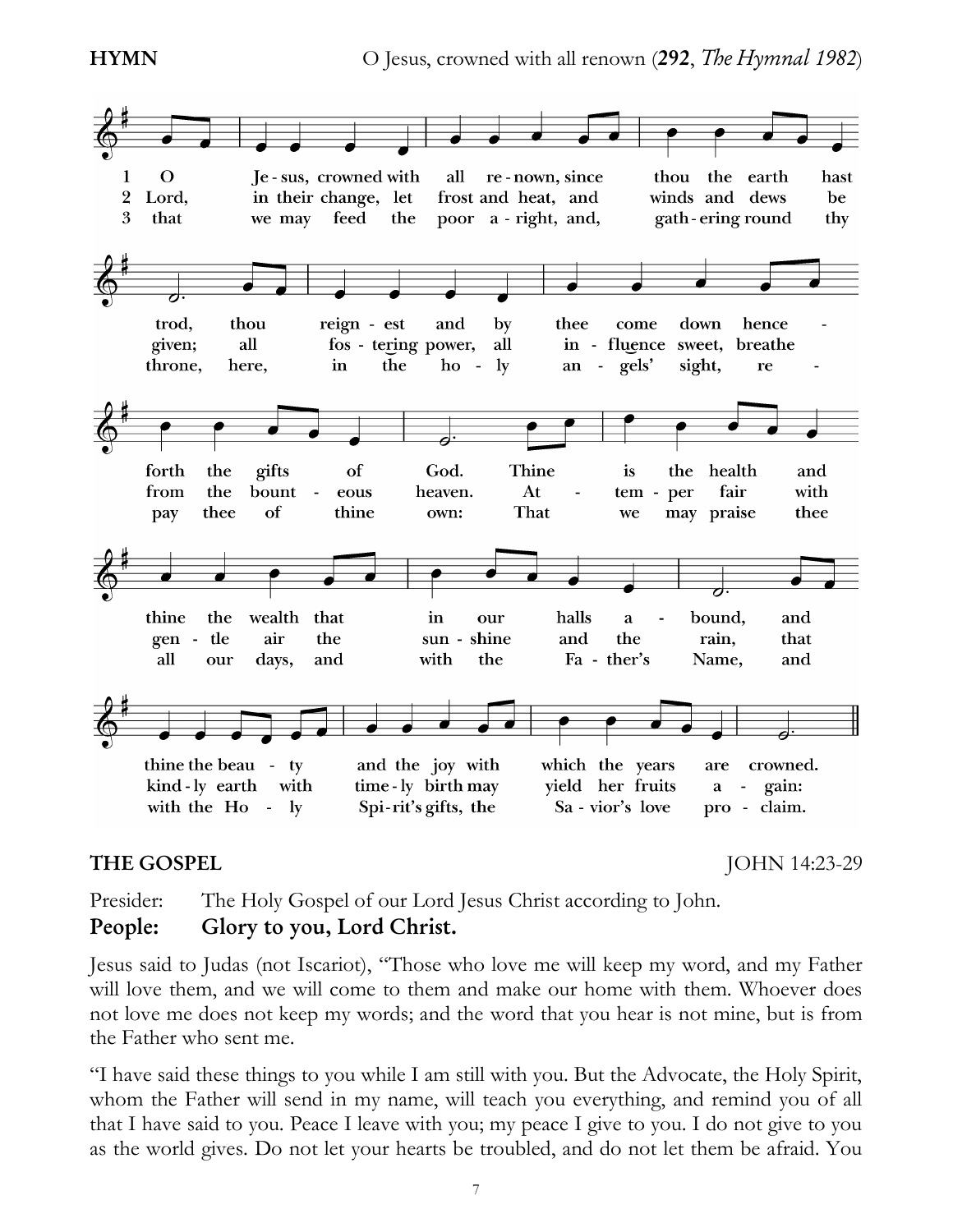heard me say to you, 'I am going away, and I am coming to you.' If you loved me, you would rejoice that I am going to the Father, because the Father is greater than I. And now I have told you this before it occurs, so that when it does occur, you may believe."

Presider: The Gospel of the Lord. **People: Praise to you, Lord Christ.**

*All are seated.*

# **THE SERMON**

*After the sermon, all remain seated for a period of silence. Then all stand.*

# **THE NICENE CREED**

*Presider and People* **We believe in one God, the Father, the Almighty, maker of heaven and earth, of all that is, seen and unseen. We believe in one Lord, Jesus Christ, the only Son of God, eternally begotten of the Father, God from God, Light from Light, true God from true God, begotten, not made, of one Being with the Father. Through him all things were made. For us and for our salvation he came down from heaven: was incarnate of the Holy Spirit and the Virgin Mary and became truly human. For our sake he was crucified under Pontius Pilate; he suffered death and was buried. On the third day he rose again in accordance with the Scriptures; he ascended into heaven and is seated at the right hand of the Father. He will come again in glory to judge the living and the dead, and his kingdom will have no end. We believe in the Holy Spirit, the Lord, the giver of life, who proceeds from the Father, who with the Father and the Son is worshiped and glorified, who has spoken through the Prophets.**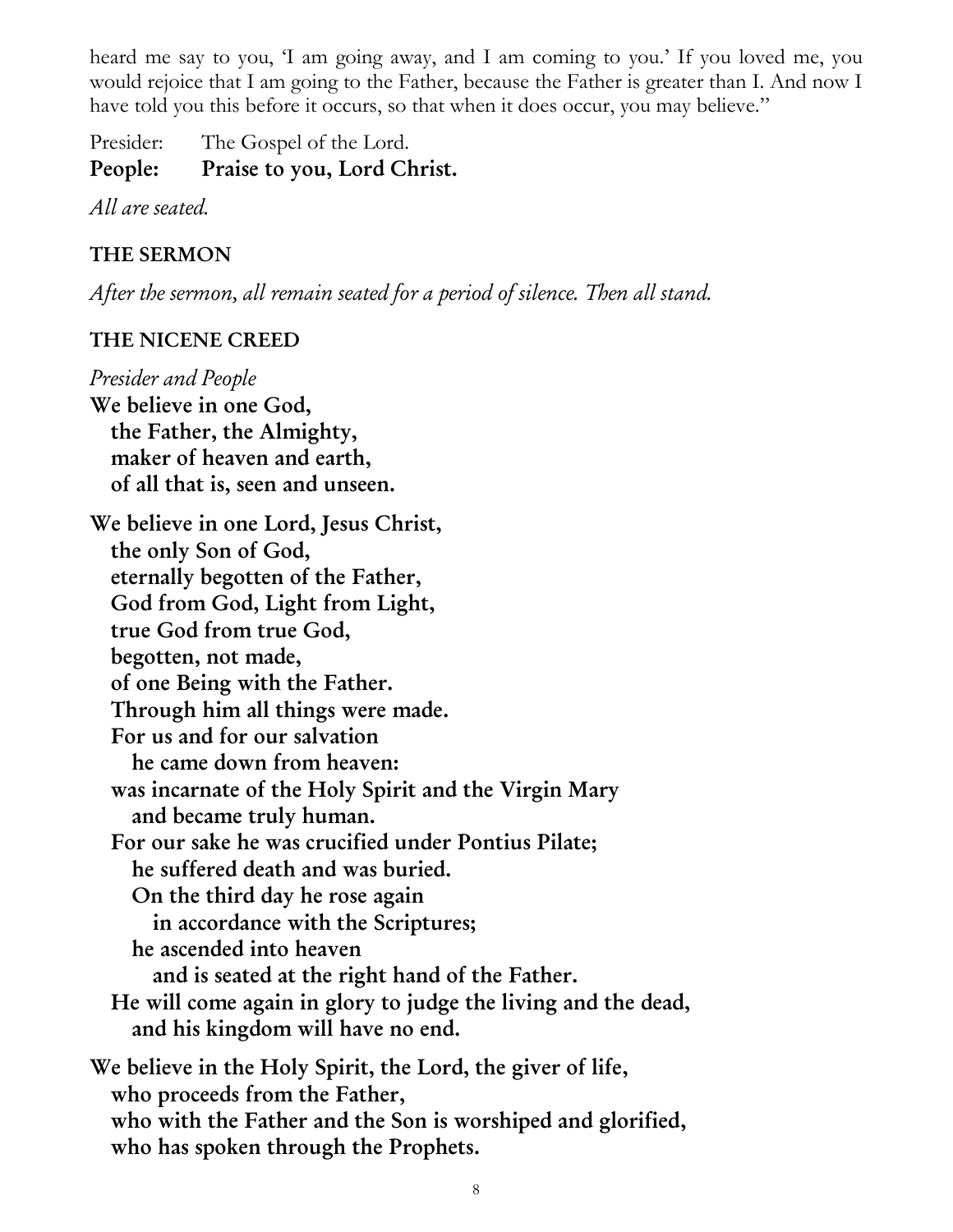# **We believe in one holy catholic and apostolic Church. We acknowledge one baptism for the forgiveness of sins. We look for the resurrection of the dead, and the life of the world to come. Amen.**

# **THE PRAYERS OF THE PEOPLE** *[The Rev. Keri Aubert]*

## *Presider*

Our Savior is resurrected from the dead, bringing renewal to Christians around the globe. With joyful gratitude, we pray for the church and for the world, saying, Risen Christ, hear our prayer.

# *Intercessor and People*

We pray for the church universal: guide the ministers of your Word as they honor the traditions of the past, tend the cares of the present, and build the communities of the future. Risen Christ, **hear our prayer.** 

We pray for the leaders of the world: plant wisdom and compassion in their hearts, and teach them to sow seeds of righteousness and mercy. Risen Christ, **hear our prayer.**

We pray for this wondrous creation: continue to reveal its bountiful complexity and fragile beauty, and inspire us to safeguard these gifts for all posterity. Risen Christ, **hear our prayer.**

We pray for your human family: take away the arrogance and hatred which infect our hearts; break down the walls that separate us; unite us in bonds of love; and work through our struggle and confusion to accomplish your purposes on earth. Risen Christ, **hear our prayer.**

We pray for this holy gathering of the faithful: strengthen us to continue in the way of the apostles, proclaim the Good News of God in Christ, seek and serve Christ in all persons, and strive for justice and peace among all people. Risen Christ, **hear our prayer.**

We pray for those in any need or trouble: feed the hungry, tend the sick, relieve the weary, bless the dying, and soothe the suffering. Risen Christ, **hear our prayer.**

We pray for people around the globe as the coronavirus pandemic continues: comfort the grieving, protect the vulnerable, and heal the healers. Risen Christ, **hear our prayer.** 

We pray for those who have died: give them Christ's triumph over death, and bring them into your perpetual light. Risen Christ, **hear our prayer.**

We pray for the concerns that we now lift to you, either aloud or in the stillness of our hearts. *[You are invited to offer your prayer intentions.]*

# *Presider*

Risen Christ, hear the prayers offered by these your gathered people; instill in our hearts the assurance of your resurrected life, that we may follow your Way in faith, hope, joy, and love; in the name of the one Holy and undivided Trinity. **Amen.**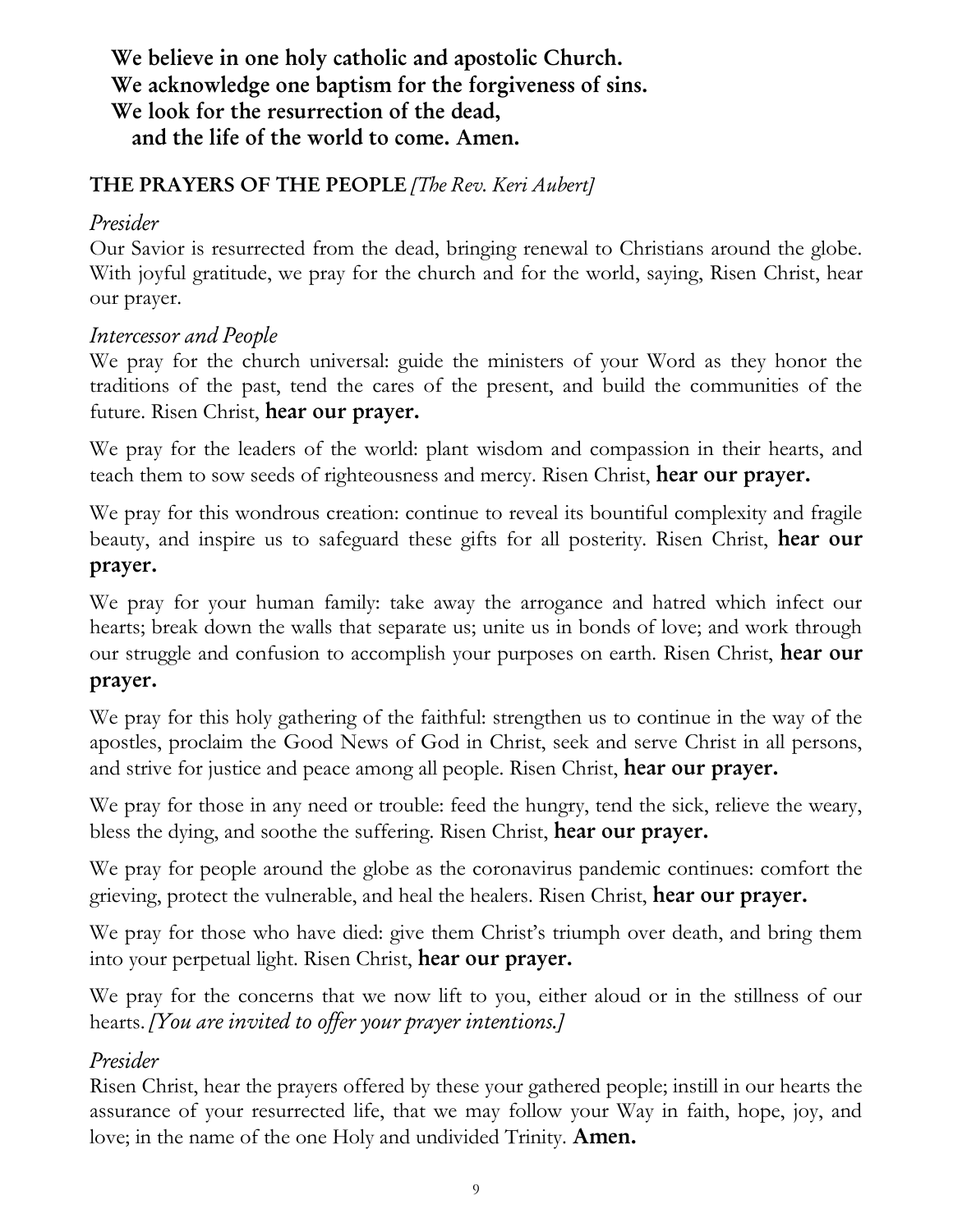## **THE PEACE**

Presider: The peace of the Lord be always with you. **People: And also with you.**

*Please remain in place while greeting your neighbors with a sign of peace. You may then be seated for brief announcements and the Offertory Anthem, during which the altar is prepared.*

### **WELCOME & ANNOUNCEMENTS**

*Your ongoing financial support of St. Thomas's Church is sincerely appreciated. We will not be passing a collection plate today; collection plates are located at the doors. To give online with a debit or credit card, go to the Home page of the Church website (www.stthomasnewhaven.org), and click GIVE NOW. If you are viewing this document electronically, you may simply [CLICK HERE.](https://www.eservicepayments.com/cgi-bin/Vanco_ver3.vps?appver3=Fi1giPL8kwX_Oe1AO50jRjlaa8kk38nFSc7qZC8ojCks4NSQukCYDzKLUtTTUlsf2EvVVAEjqawDomKT1pboueWRKPI6Vr5O0LVBV63LB8s=&ver=3) Thank you!*

### **OFFERTORY SENTENCE**

### **OFFERTORY ANTHEM** Domine Deus Agnus Dei

Domine Deus Agnus Dei Filius Patris Rex coelestis Domine Fili unigenite qui tollis peccata mundi miserere nobis.

Lord God, Lamb of God, Son of God, heavenly King, only Son of the Father, you take away the sin of the world; have mercy on us.

Words: Canticle 20 Music: Antonio Vivaldi (1678–1741), *Gloria*, RV 589

## **THE HOLY COMMUNION THE GREAT THANKSGIVING: EUCHARISTIC PRAYER B**



## *Presider*

It is right, and a good and joyful thing, always and everywhere to give thanks to you, Father Almighty, Creator of heaven and earth.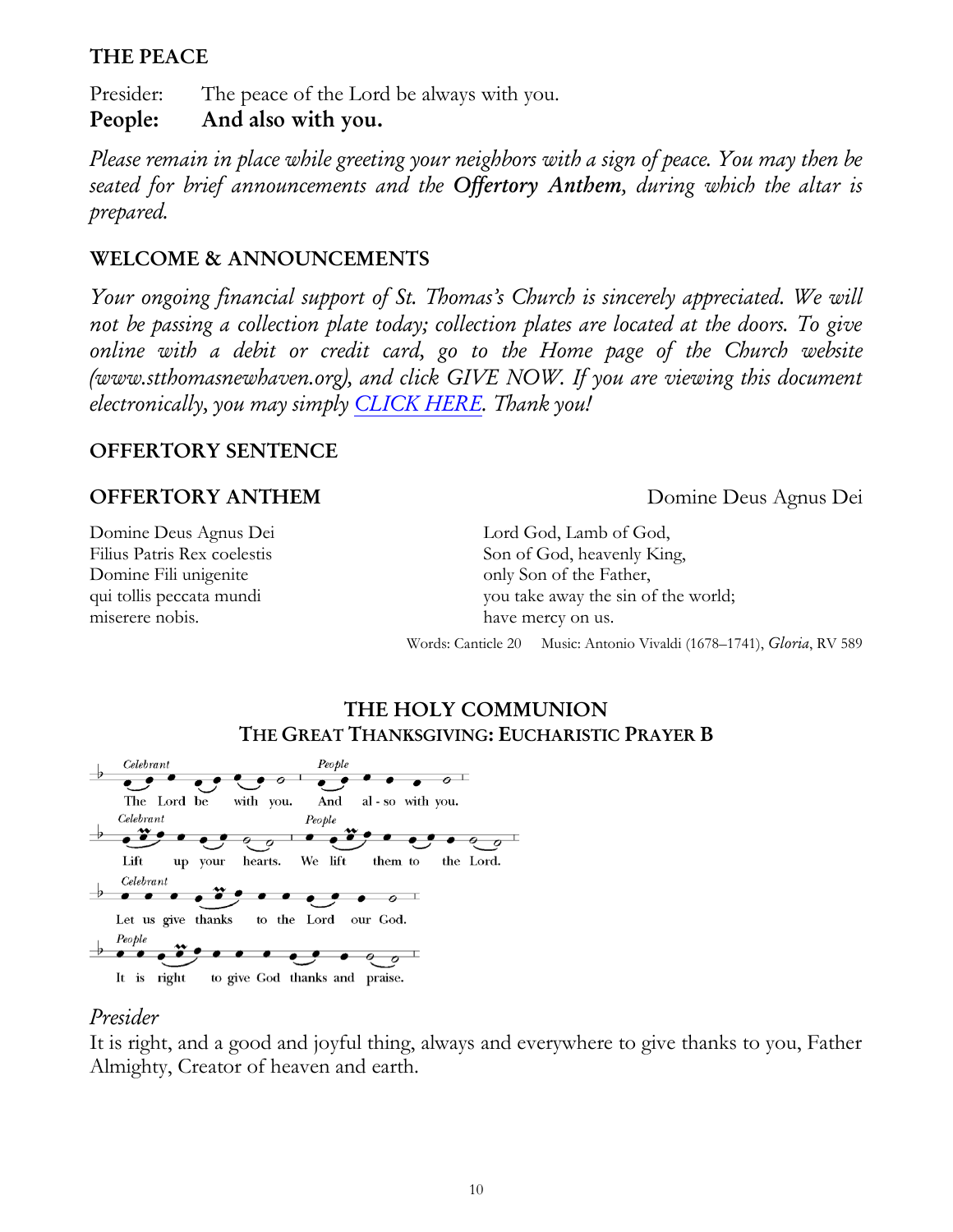But chiefly are we bound to praise you for the glorious resurrection of your Son Jesus Christ our Lord; for he is the true Paschal Lamb, who was sacrificed for us, and has taken away the sin of the world. By his death he has destroyed death, and by his rising to life again he has won for us everlasting life.

Therefore we praise you, joining our voices with Angels and Archangels and with all the company of heaven, who for ever sing this hymn to proclaim the glory of your Name:



**SANCTUS** Holy, holy, holy Lord (**S 130**, *The Hymnal 1982*)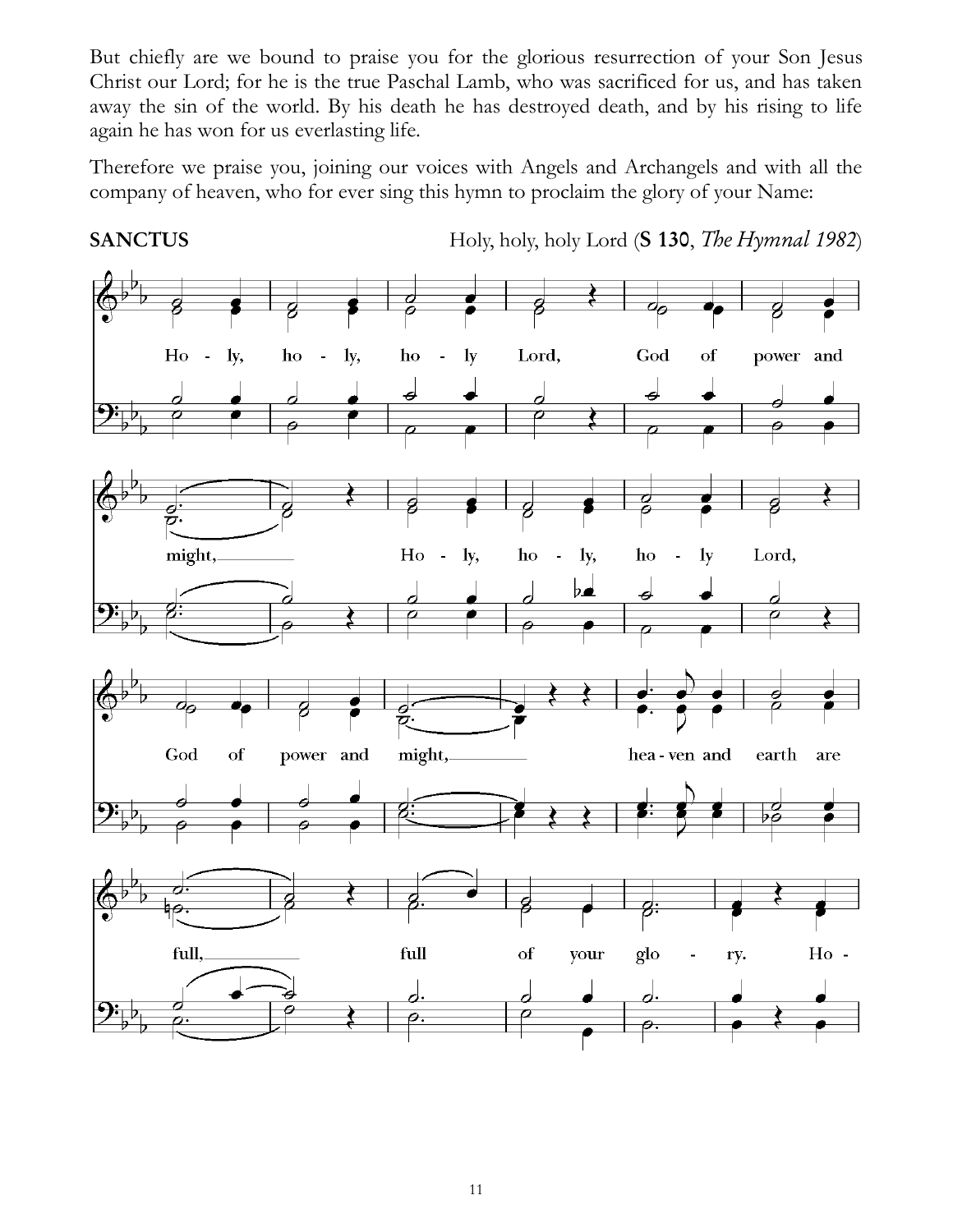

## *Presider*

We give thanks to you, O God, for the goodness and love which you have made known to us in creation; in the calling of Israel to be your people; in your Word spoken through the prophets; and above all in the Word made flesh, Jesus, your Son. For in these last days you sent him to be incarnate from the Virgin Mary, to be the Savior and Redeemer of the world. In him, you have delivered us from evil, and made us worthy to stand before you. In him, you have brought us out of error into truth, out of sin into righteousness, out of death into life.

On the night before he died for us, our Lord Jesus Christ took bread; and when he had given thanks to you, he broke it, and gave it to his disciples, and said, "Take, eat: This is my Body, which is given for you. Do this for the remembrance of me."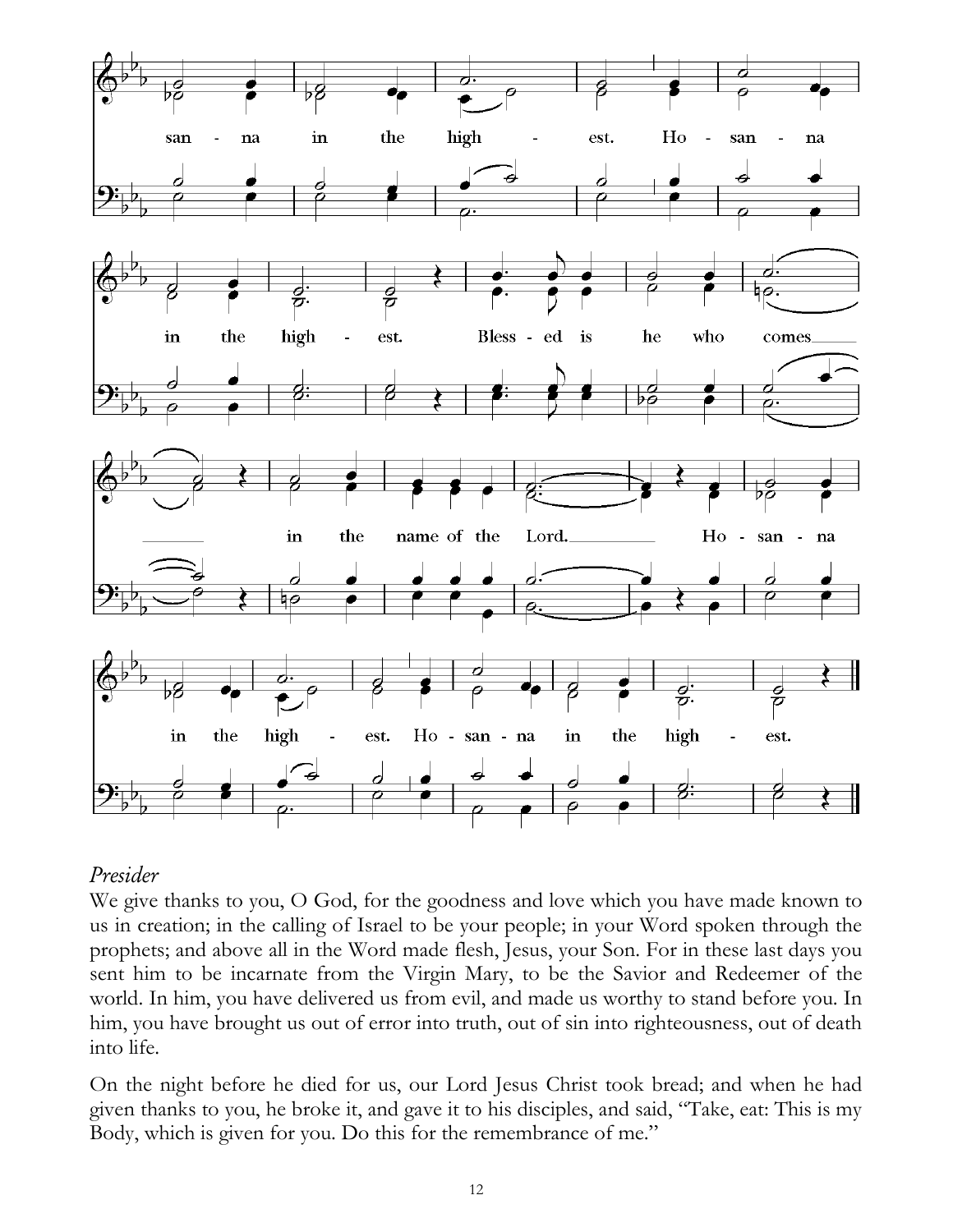After supper he took the cup of wine; and when he had given thanks, he gave it to them, and said, "Drink this, all of you: This is my Blood of the new Covenant, which is shed for you and for many for the forgiveness of sins. Whenever you drink it, do this for the remembrance of me."

Therefore, according to his command, O Father,

# *Presider and People* **We remember his death, We proclaim his resurrection, We await his coming in glory;**

# *Presider*

And we offer our sacrifice of praise and thanksgiving to you, O Lord of all; presenting to you, from your creation, this bread and this wine.

We pray you, gracious God, to send your Holy Spirit upon these gifts that they may be the Sacrament of the Body of Christ and his Blood of the new Covenant. Unite us to your Son in his sacrifice, that we may be acceptable through him, being sanctified by the Holy Spirit.

In the fullness of time, put all things in subjection under your Christ, and bring us to that heavenly country where, with [\_\_\_\_\_ and] all your saints, we may enter the everlasting heritage of all your children; through Jesus Christ our Lord, the firstborn of all creation, the head of the Church, and the author of our salvation.

By him, and with him, and in him, in the unity of the Holy Spirit all honor and glory is yours, Almighty Father, now and forever. **AMEN.**

# **THE LORD'S PRAYER**

As our Savior Christ has taught us, we now pray:

*You are invited to say the Lord's Prayer in the language of your choice.*

| as we forgive those             |
|---------------------------------|
| who sin against us.             |
| Save us from the time of trial, |
| and deliver us from evil.       |
| For the kingdom, the power,     |
| and the glory are yours,        |
| now and for ever. Amen.         |
|                                 |

# **THE BREAKING OF THE BREAD**

*The Presider breaks the consecrated bread. A period of silence is kept.*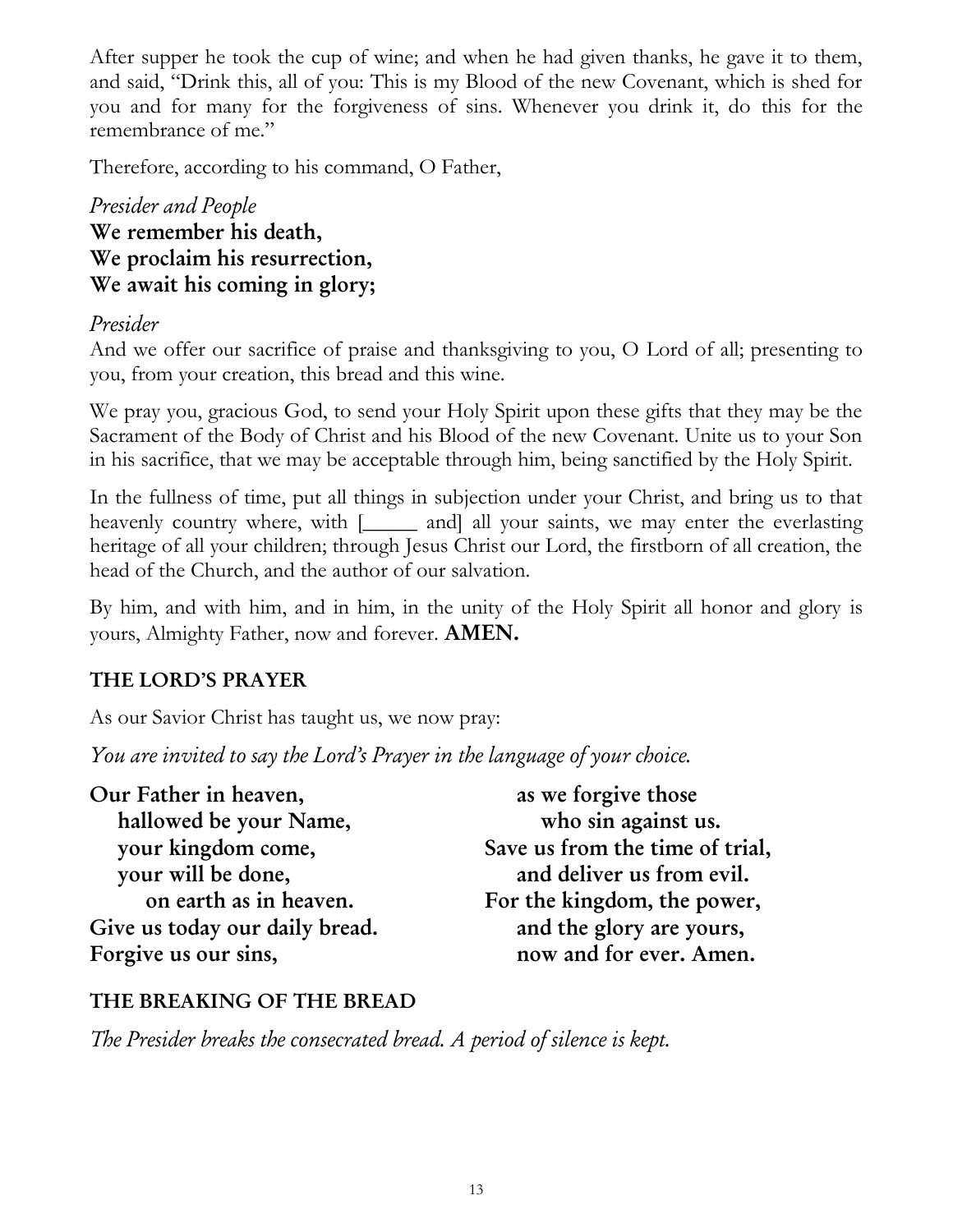

Presider: The Gifts of God for the People of God.

*You may be seated. All are invited to receive Holy Communion at God's table in this church. Baptism is not required; church membership is not required. Special pandemic precautions are in place for Holy Communion. The People come forward roughly from closest to farthest, while maintaining social distancing. You will be offered bread only. Approach the priest with your hands extended, and the priest will place a wafer in them. Do not consume the wafer immediately. Instead, return to your seat and then raise your mask to consume the wafer.* 

### **COMMUNION ANTHEM** Deep river

Deep river, my home is over Jordan, Lord, I want to cross over into campground. Oh don't you want to go to that gospel feast, That promised land where all is peace? Words: Traditional Music: Harry T. Burleigh (1866–1949), 1917

*After all have received communion, all stand.*

## **THE POSTCOMMUNION PRAYER**

Presider: Let us pray.

*Presider and People* **Eternal God, heavenly Father, you have graciously accepted us as living members of your Son our Savior Jesus Christ,**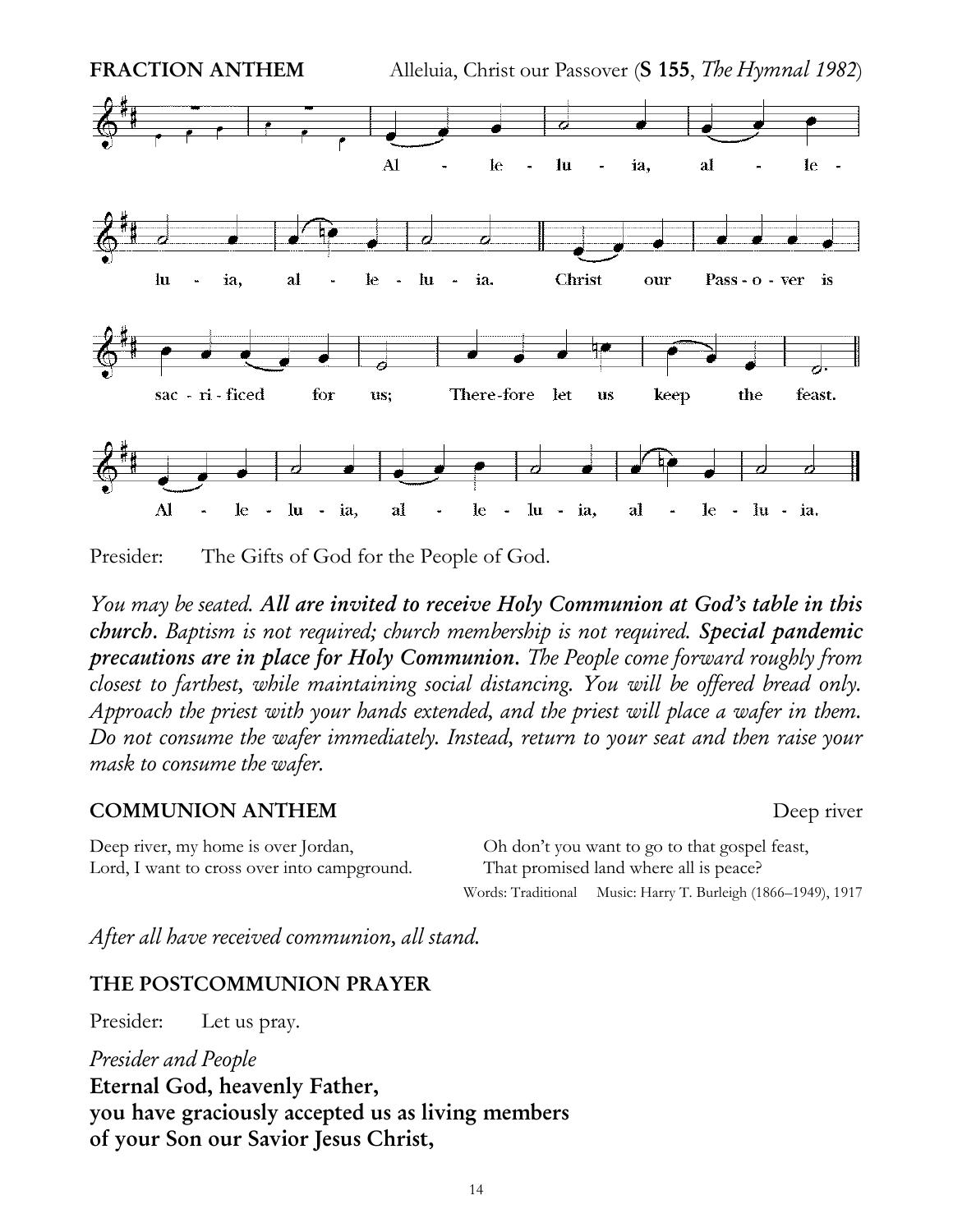**and you have fed us with spiritual food in the Sacrament of his Body and Blood. Send us now into the world in peace, and grant us strength and courage to love and serve you with gladness and singleness of heart; through Christ our Lord. Amen.**

## **THE PASCHAL BLESSING**

The God of peace, who brought again from the dead our Lord Jesus Christ, the great Shepherd of the sheep, through the blood of the everlasting covenant, make you perfect in every good work to do his will, working in you that which is well-pleasing in his sight; and the blessing of God Almighty, the Father, the Son, and the Holy Spirit, be upon you and remain with you always. **Amen.**

**HYMN** Now the green blade riseth (204, *The Hymnal 1982*)

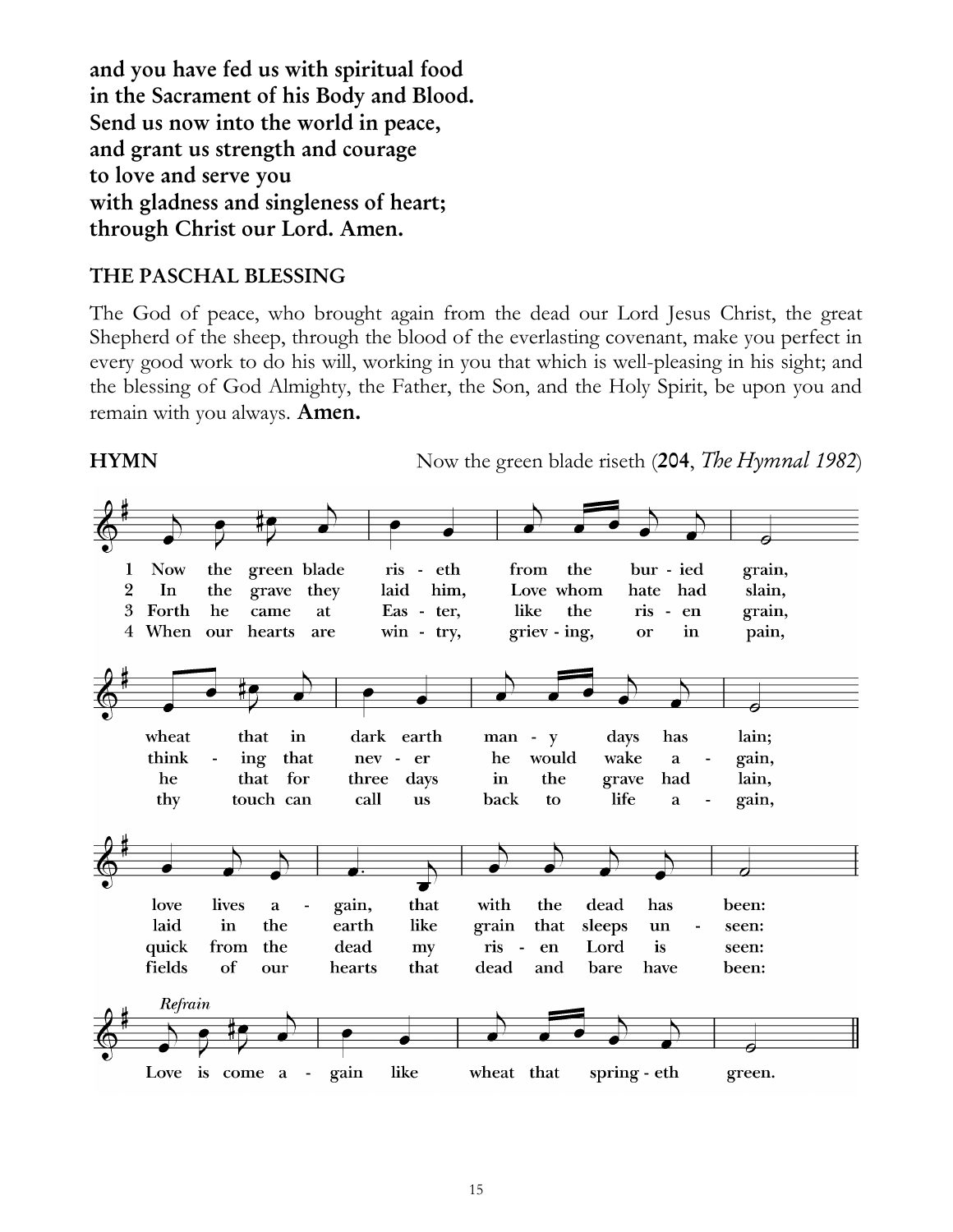#### **DISMISSAL**

Presider: *[The Presider dismisses the People.]* Alleluia, Alleluia! **People: Thanks be to God. Alleluia, alleluia!**

*You may be seated for the anthem or exit the church.*

**VOLUNTARY** Flourish Rosalie Bonighton (b. 1946)

> *Unless otherwise indicated, all printed music and anthem texts are used by permission. Reprinted using ritesong, Church Publishing Incorporated License #90148. All rights reserved.*



#### **Announcements**

#### *Stay in touch! Subscribe to the Weekly Parish Enews and "like" St. Thomas's on Facebook.*

To keep up with the latest parish events and information, please see the most recent edition of the Weekly Parish Enews. From the Home page of the Parish website [\(www.stthomasnewhaven.org\)](http://www.stthomasnewhaven.org/), you can go to the Enews archive or subscribe to have future editions delivered to your email inbox.

**Keri is on Sabbatical.** Keri is on sabbatical for the month of May, will return June 1 through June 12, and then be on sabbatical from June 13 through July 12. For more information, see the April 17 Enews Special. Hearty thanks to the Rev. Maureen Peitler-Lederman for presiding this week!

**Coffee Hour.** You are invited to consider hosting coffee hour at St. Thomas's following Sunday worship. You may either prepare coffee (and tea, cocoa, etc.) in the church kitchen or bring it from a local retailer. Treats optional! To sign up for one or more weeks: [https://www.signupgenius.com/go/10C094CABA92CA0F49](https://nam12.safelinks.protection.outlook.com/?url=https%3A%2F%2Fwww.signupgenius.com%2Fgo%2F10C094CABA92CA0F49-coffee&data=04%7C01%7Cjennifer.herdt%40yale.edu%7C6382f1cd26f34d72783e08da02105fb6%7Cdd8cbebb21394df8b4114e3e87abeb5c%7C0%7C0%7C637824566592953682%7CUnknown%7CTWFpbGZsb3d8eyJWIjoiMC4wLjAwMDAiLCJQIjoiV2luMzIiLCJBTiI6Ik1haWwiLCJXVCI6Mn0%3D%7C3000&sdata=lfhrIOxFIh%2FI5Si1ELDUOvGChJnYI1YcMFsN1jA6cok%3D&reserved=0) [coffee.](https://nam12.safelinks.protection.outlook.com/?url=https%3A%2F%2Fwww.signupgenius.com%2Fgo%2F10C094CABA92CA0F49-coffee&data=04%7C01%7Cjennifer.herdt%40yale.edu%7C6382f1cd26f34d72783e08da02105fb6%7Cdd8cbebb21394df8b4114e3e87abeb5c%7C0%7C0%7C637824566592953682%7CUnknown%7CTWFpbGZsb3d8eyJWIjoiMC4wLjAwMDAiLCJQIjoiV2luMzIiLCJBTiI6Ik1haWwiLCJXVCI6Mn0%3D%7C3000&sdata=lfhrIOxFIh%2FI5Si1ELDUOvGChJnYI1YcMFsN1jA6cok%3D&reserved=0) Contact Jennifer Herdt at  $iherdt44@gmail.com$  with any questions. Thank you for contributing to our time of fellowship.

**Bishop Search.** The special electing convention was Saturday, May 21. See the Enews for more info or this link: <https://ctbishopsearch.org/>

**Graduation Celebration.** We will be praying for those who are graduating from school this year. If there is someone in your life who is graduating, please email the church office at *j.kelly@stthomasnewhaven.org* so their name can be added to our list.

**Bible Study, Thursdays, 7:30 p.m. will resume on May 26.** We're currently using the Women in the Bible course from Yale Divinity School. Details in the Enews.

**St. Thomas's 2022-2023 Program Year.** The Vestry is working with Keri and Noah to plan our 2022-2023 program year, a year in which we will celebrate the 175th anniversary of St. Thomas's Episcopal Church parish. We call on all of you to join us in envisioning what we can do in all of the areas of parish life. Please contact a vestry member with your ideas. More details in the Enews.

**On June 18, the Poor People's Campaign will again march in D.C. Watch for more information coming soon about how you can be part of the movement and join the Connecticut contingent in D.C.**